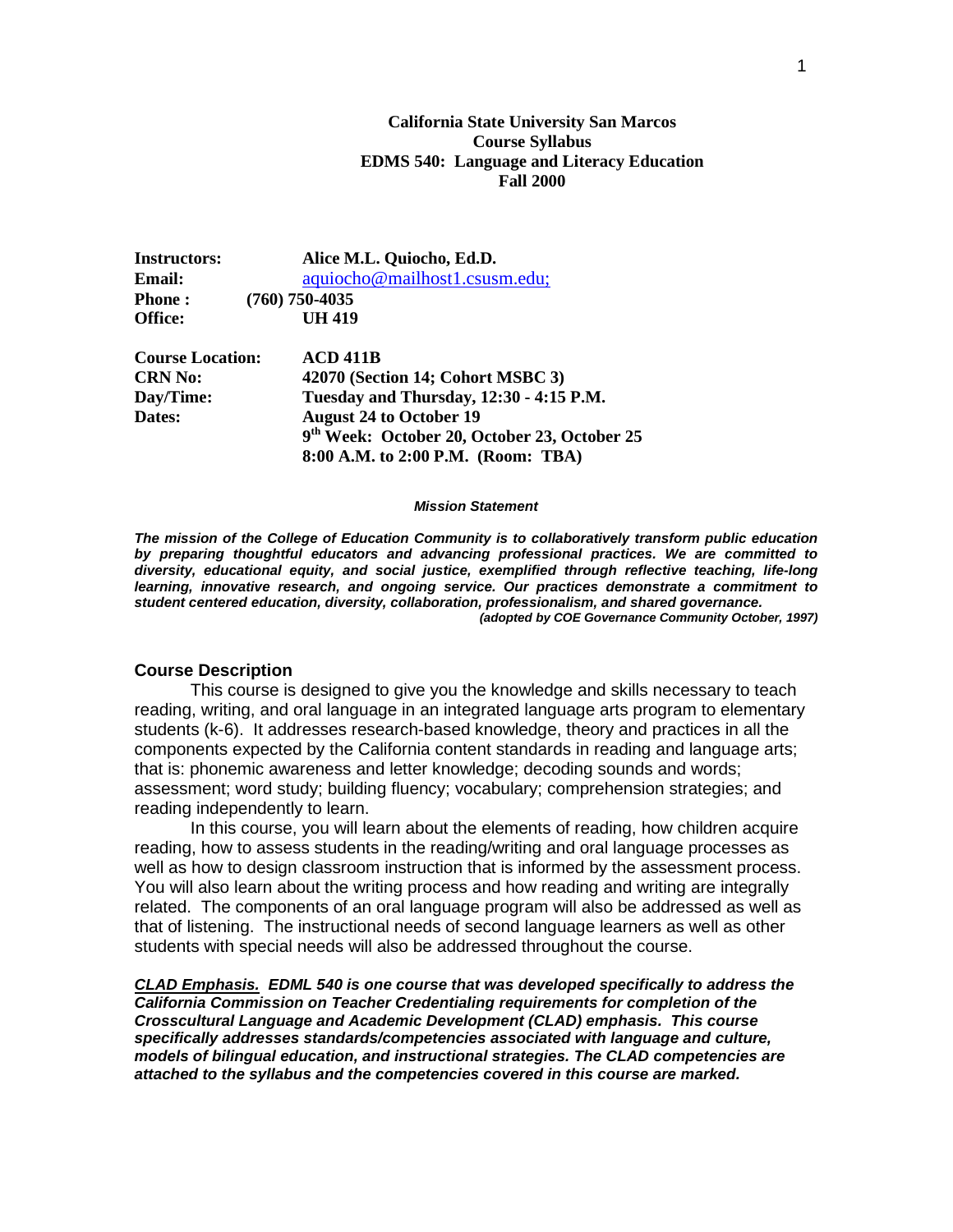**This is an eight-week course and is very intensive. There is a lot of reading to do. Please try to keep up and see me if you are experiencing any difficulty with keeping up.**

# **Required Texts:**

Bridges, L. (1997). Writing as a way of knowing. Stenhouse. Cary, S. (1997) *Second language learners*. Stenhouse. Cunningham, P. (1995). *Phonics they use*. Harper Collins. Fountas, I.C. and Pinnell, G.S. (1996), *Guided reading: Good first teaching for all children.* Heinemann. Moline, S. (1995). *I see what you mean.* Stenhouse. Reading/Language Arts Framework for California Public Schools. CA Dept. of Ed. Johns, J. *Basic reading inventory*. 7<sup>th</sup> edition. Kendall Hunt. Tompkins, G.E. (1997). *Literacy for the 21st Century: A Balanced Approach*.

Prentice Hall.

*Teaching reading: A balanced, comprehensive approach to teaching reading in prekindergarten through grade three* (1996). CA Dept. of Ed.

# **Recommended Texts:**

Allen, J. (1999). Words, words, words: Teaching vocabulary in grades 4-12. Stenhouse.

Bear, D., Invernizzi, M., Templeton, S., & Johnston, F. (2000). Words their way: Word study for phonics, vocabulary, and spelling instruction  $(2^{nd}$  ed.). Prentice Hall.

Cunningham, P. *Month by month phonics for kindergarten.* Carson.

Cunningham, P. *Month by month phonics for first grade.* Carson.

Cunningham, P. *Month by month phonics for second grade.* Carson.

Cunningham, P. *Month by month phonics for third grade.* Carson.

Cunningham, P. *Month by month phonics for upper grades.* Carson.

Fletcher, R., & Portalupi, J. (1998). Craft lessons: Teaching writing k-8. Stenhouse. Sigman*. Implementing four blocks literacy model.* Carson. Wagstaff, J. *Phonics that work.* Scholastic*.*

# **Course Requirements**

**1. Attendance. (10 Points)** This class is where you must learn the content of reading and writing instruction. The end result of your studies in the credential program is the issuance of a license to teach in the State of California. There are quite a few requirements of beginning teachers in this state. Not only must you be licensed, but you must pass a test in reading Language Arts (RICA – Reading Instruction Comprehensive Assessment). We plan thoroughly and carefully to ensure that you get the best preparation program and will be confident in teaching reading and writing to children. Therefore, we expect you to be in class and be on time even though there may be some classroom-based experiences that seem more appealing. According to the attendance policy of the College of Education (described below), any student who misses **two classes** will be unable to obtain an A in the course.

**2. Participation**. **(10 Points)** You will be asked to participate in a variety of group activities, all of which will have direct applicability to your teaching in the classroom.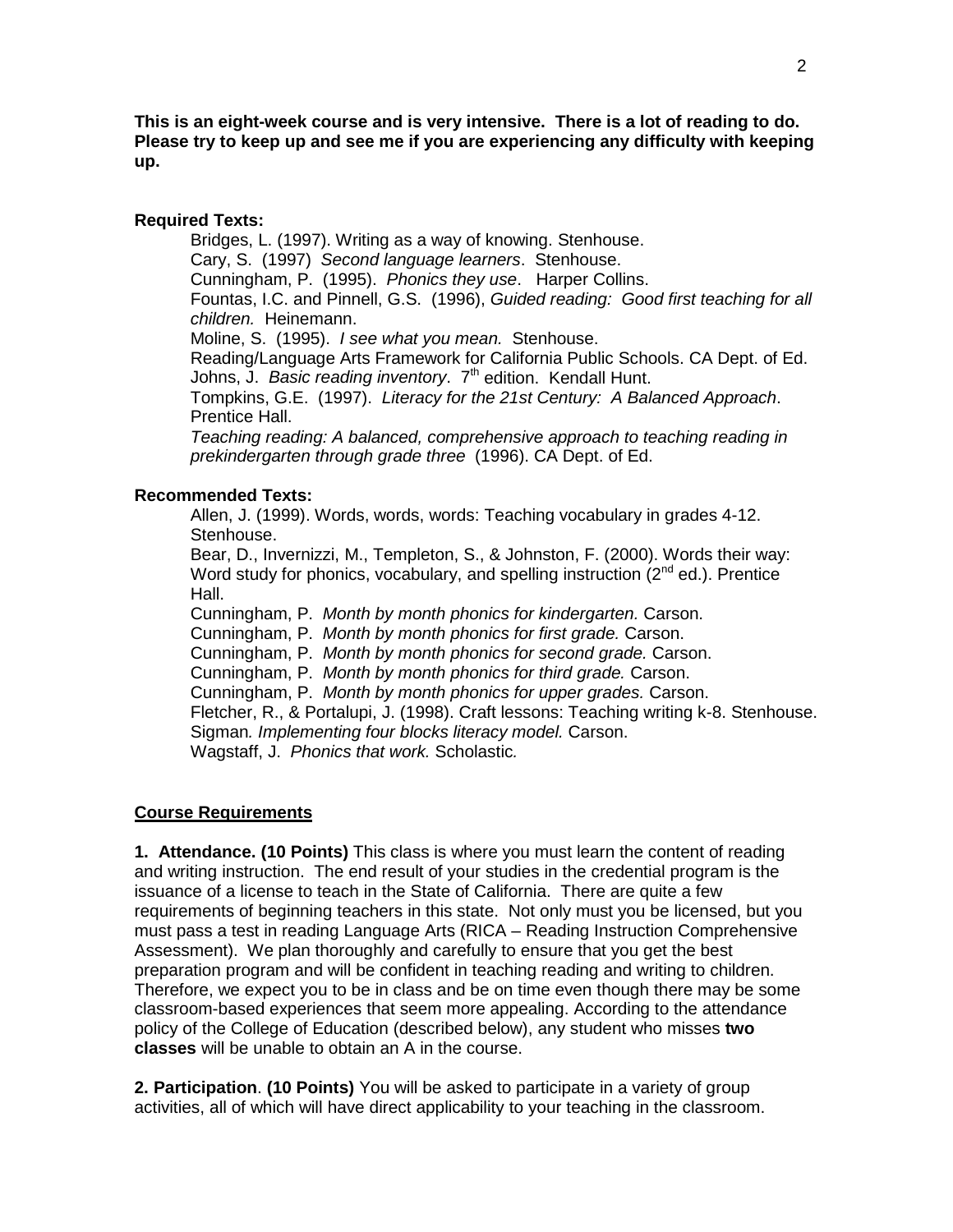Please plan on being an on task group participant.We expect you to read the assigned readings prior to each class session. We will not be asking you to write responses to your readings because you are professionals. You will be making that transition from student to teacher and it begins here. We are asking that you approach this class as a professional teacher. A true professional teacher accepts the responsibility of being a lifelong learner and keeps current on issues that affect students and their learning.

**3. Completion of Course Assignments (see detailed explanation below)**. The course assignments were designed to provide a variety of learning and teaching opportunities in classroom settings. You will present a portfolio of your work at a small group conference on May 22 or 23.

# **Course Assignments**

**1. Student Assessment [Will be a part of your resource notebook] (40 Points)**  This is a very important assignment because you will conduct individual assessments and work individually with students when you teach. Please select a student who is experiencing difficulties with reading – and don't shy away from second language learners. **In order to help you get through the assessment project, I am asking that you hand in portions of the assessment on specific dates. Please select your student as soon as possible.**

The first draft of your assessment project is due **September 14** (the interview, the word list and the reading selections with miscues) The second draft (including everything you have already handed in, the analysis of the data, the intervention plans, the writing sample) is due on **September 28.** The final assessment project that includes the formal write-up is due **October 17.** (If there is any special circumstance that prevents you from meeting these deadlines, please speak to me).

# *Guidelines for Developing the Student Assessment Project:*

- 1. Select a student who is experiencing reading difficulty.
- 2. Obtain written parental permission to work with this student. A form is attached to this syllabus.
- 3. Use the reading and writing interview (attached to this syllabus) with your student. Ask the questions. Record the answers on tape and write up the responses as part of your project. You will want to draw some implications from the interview in relation to your observations and interactions with the student. How are the responses made by your student in the interview reflected in his/her writing, reading and miscues?

# 4. Implement the following **Assessment Procedures with Grades 1-6**:

- **Important:** Take notes as you work with your student (see Tompkins, pp. 441- 443, for examples). Include your anecdotal notes (for example, your student's behavior during the activity, reactions to the activity, comments, etc.) in your analysis of the student and in your design of an appropriate instructional plan. Record all the student's oral responses on tape. **Don't try to assess the child in only one day.** If you think the child is getting tired, stop the assessment for the day and pick up another day. An important part of the assessment is developing a rapport with the child in which s/he is comfortable to fully participate.
	- 4.1 Word list. Use the graded word lists to ascertain the level at which you will have your student begin to read the reading passage. *Start at 2 grade levels below your student's grade level placement*.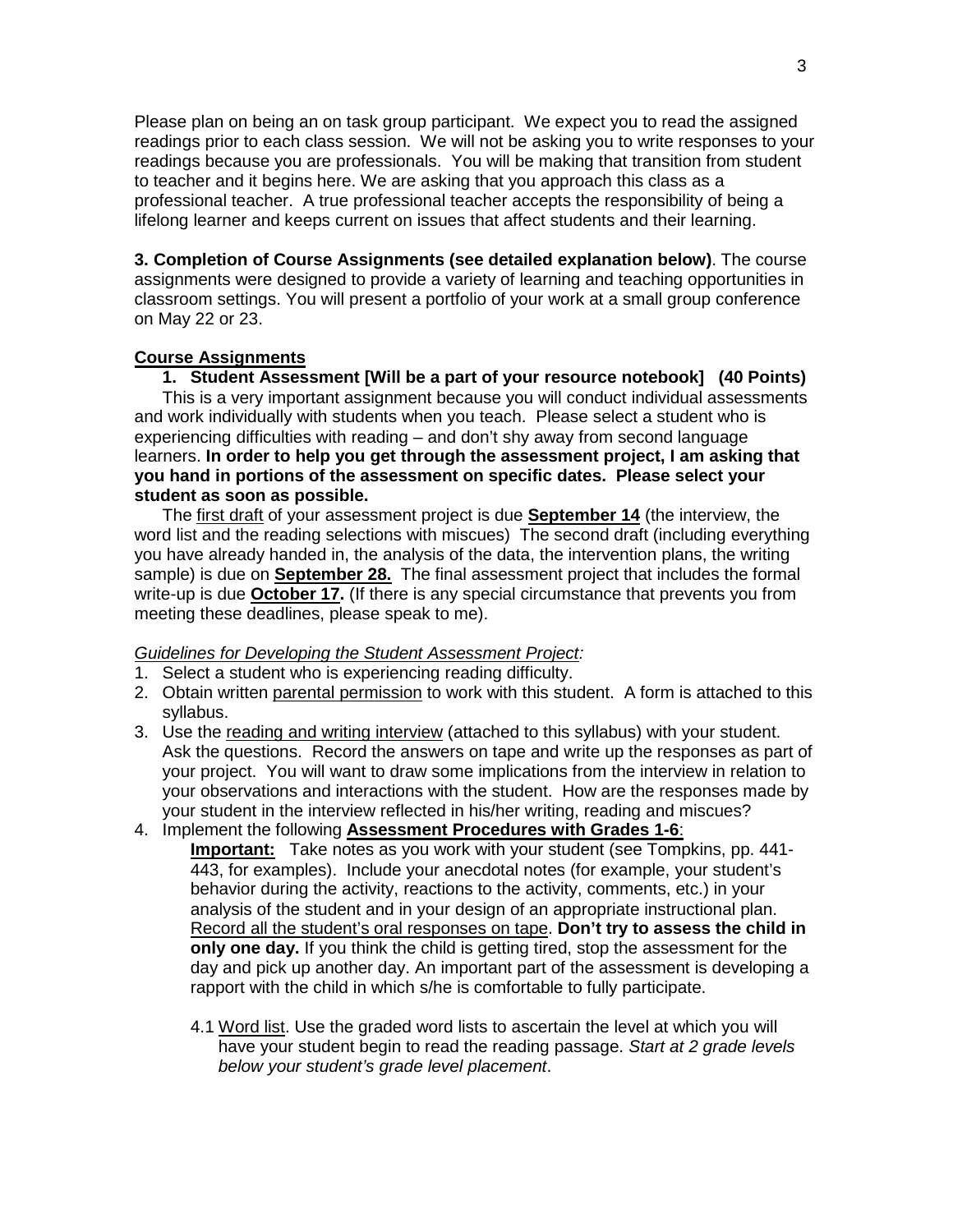- 4.2 Miscue Analysis. Use an expository and narrative text. Record the student reading. Record the reading.
- 4.3 **Recording and Analysis**. Listen to the tape. Record the miscues on a piece of paper containing a duplication of the reading selection. Use the *Johns* to record and analyze the miscues. Analyze the miscues made by your student using what you know about this student. What cues did your student use to make meaning? What are the strengths of your student? Use the analysis sheets in the John's and transfer that information to the assessment grid provided to record data about your student. Write your analysis in a clear manner. As you write your analysis, consider your original reading interview and consider how the answers given by the student during the interview connect to the miscues. Also consider the quality of the retelling and how you think that is related to the miscues.
- 4.4 Retelling. **Before your student reads the expository or narrative text, be sure to tell him/her that you will be asking him/her to retell the story**. Ask the comprehension questions as listed in the John's IRI. Also use the criteria provided in the john's to analyze the student's retelling.
- 4.5 Writing Sample. Obtain a writing sample from the student. Have him or her write about a favorite toy, book, food, sport or anything that is personal to this child. Personal writing encourages more writing. Students can draw if they want to. You will want to see what stage of writing the child is in as well as the child's ability to manipulate this abstract type of language. See Tompkins (pp. 451-456) as guidelines to organize your analysis.
- 4.6 Oral Language Sample. Obtain an oral language sample of the child. You will use two instruments:
- (a) Select a picture as a stimulus to assess the child's use of language. Encourage the child to talk about the picture. Record the conversation and transcribe it. You will want to analyze the child's willingness to talk about objects or content. How clearly does the child express his/her ideas? How much prompting did you have to do and what kind of responses did you get?
- (b) Informal Oral Language Assessment Task. Ask the child to teach a classmate how to play one of her/his favorite games. You will record their conversation and analyze it using the following criteria: vocabulary; listening skills (e.g., ability to take turns during the conversation, and respond appropriately to questions); organization and presentation of ideas. You will want to analyze the child's vocabulary use and ability to express his/her ideas in a familiar topic.
- 5. Be sure to enter the data you have collected about your student on the assessment grid. Use the grid to help you make decisions about the interventions in all areas in which you have assessed your student. The report should be clear and concise.

\*\* **Kindergarteners (and other emergent readers)** – Use the Early Literacy Assessment in Appendix A in John's. Or, you may use Clay's Observation Survey. You will assess the child's (1) letter knowledge, (2) concepts about print, (3) writing vocabulary and (4) ability to hear sounds in words (or dictation). You will also assess the child's (5) oral language (follow the directions in 4.5 "a" and "b"), and (6) reading, miscue analysis and reading comprehension.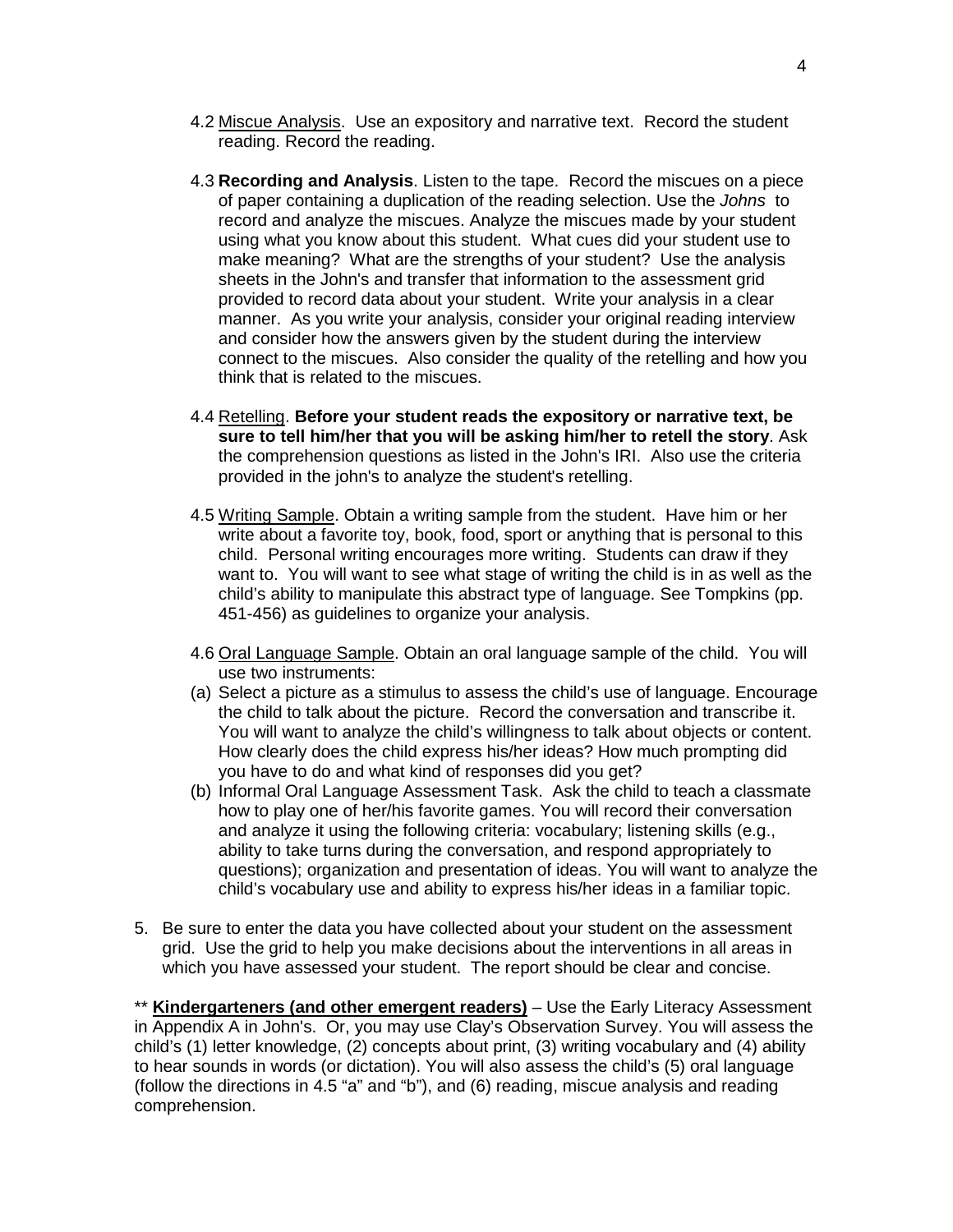To assess the child's reading, you will need to ask the child's master teacher for a list of books (at least 3) at the child's reading level that s/he has not read yet. Select one of the books. Type the book's story on a separate piece of paper to facilitate your recording and miscue analysis of the child's reading. Before asking the child to read the story, first ask him/her to look at the pictures – it will support his/her reading and meaning-making. Record the child's reading and miscues on the typed paper. After the reading, ask comprehension questions about the story. You will have to use the content of the story and your judgment to guide follow up questions and prompts. You might include the following prompts: Tell me about the story or everything you remember about the story. What happened next? Is there anything else you can remember? Show me the page that has your favorite part of the story – why did you like it? What happened in this page?

- 5 Design an instructional plan for your student. You are the teacher. Knowing what you know about your student as a result of the assessment, what areas should an appropriate instructional plan focus on? Why? Make sure to use (and refer to) the standards in the Reading/ Language Arts Framework for CA Public Schools for your child's grade level to guide you as you design the intervention plan.
- 6 Your Reflection. Based on your classroom observations of reading and writing as well as on what you learned in the assessment process, how do you feel the knowledge you have gained will help you as a-soon-to-be first year teacher?

#### **The assessment project should have these parts**:

- **1.** The interview/survey
- **2.** The assessment procedures (for grades 1-6 or kindergarten/emergent readers): word list, miscue analysis, retelling/ reading comprehension, writing sample, oral language sample.
- **3.** The analysis of the assessment procedures. You need to include transcriptions and the child's writing.
- **4.** The Instruction/Interventions for reading, writing and oral language.
- **5.** Your reflection on the entire process of the assessment

## **2. Lesson Plans. [Will be a part of the resource notebook] (20 Points)**

You will write two lesson plans. One lesson should be based on your instructional plan for the student assessment project. You will write a lesson for a small group activity that takes into account your child's special needs. The second lesson must be with the whole class. Both lessons may be from your integrated unit plan – *but they must be on reading/language arts.*

Because lesson planning may be unfamiliar to some of you but is so important to teaching, you will learn how to write reading lesson plans in class. I will give you a format to use.

*Important*: Your lessons must make provisions for second language learners, students presenting difficulty, and accelerated students. How are you going to work with students who are having difficulty? How will you scaffold second language learners' learning during the lesson? How will your lesson provide enrichment for accelerated students? Will you meet with students individually or in a small group while other students work independently?

**First draft due (not including the one based on your assessment project): September 12. Final drafts due (revision of the first lesson plan and the plan based on your student assessment. If this has to be revised, you will receive it on October 10 and will be due back to me on October 17.): October 5.** You will share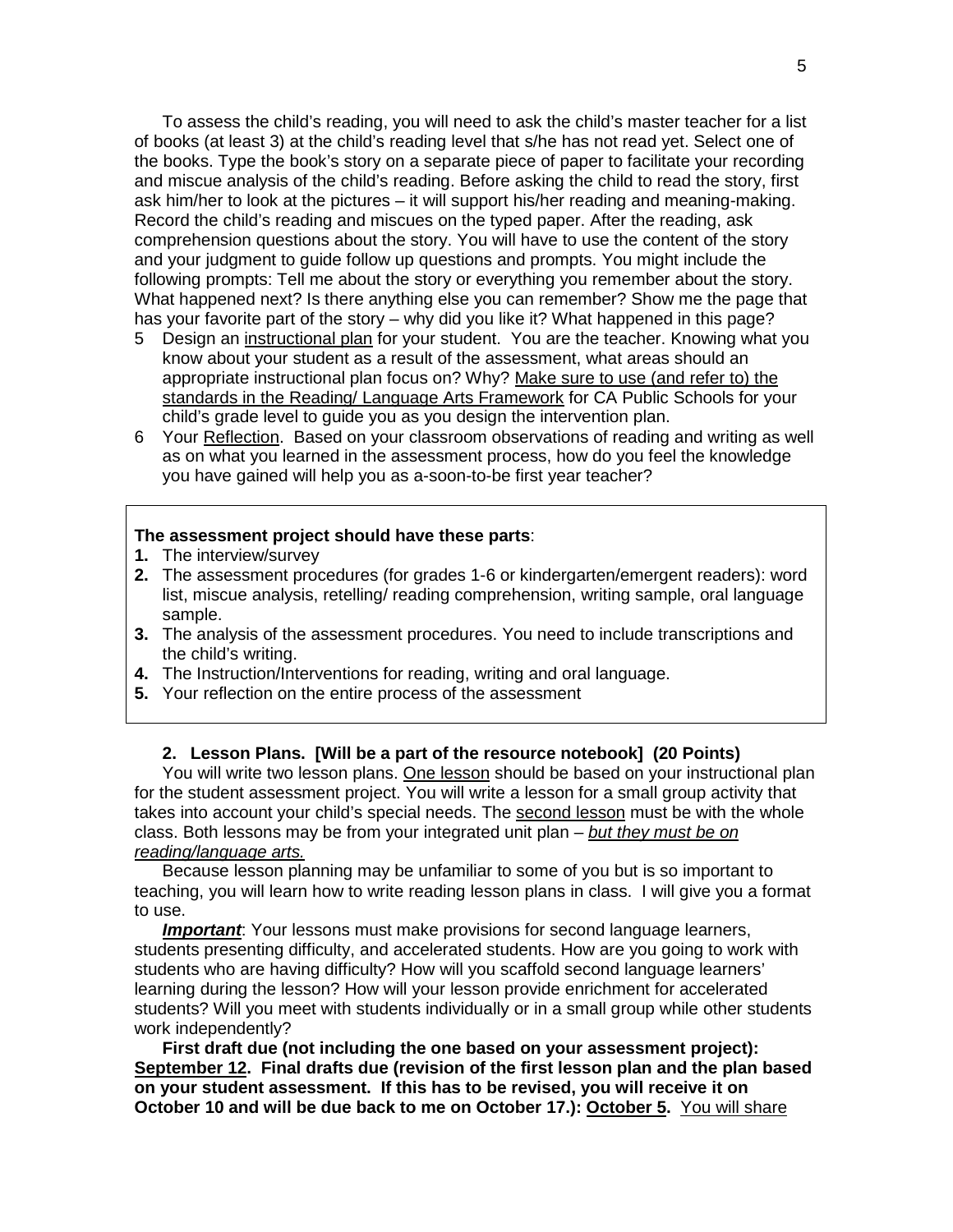one of your lesson plans with a small group of your colleagues in class on . Bring copies of your lesson plan for the whole class.

# **3. 15 Hours of Classroom Observations as Related to Class Content. [Will be a part of the resource notebook] (15 Points)**

As described in the University *Student Teaching Handbook*, we require that you spend time watching teachers instruct children in the reading/writing process. Find out about the program that is being used, how students are being grouped for reading at that grade level, what assessment was used to group students, and what safety nets are being used if the student(s) need/s them. Be able to describe what you see and how your observations are related to reading/writing instruction.A reflection is required. You are asked to reflect on the context or learning environment in which instruction takes place. How does the context of the classroom support the literacy development of children? In order to support the observation process and its relationship to class content, you will be asked to briefly share your classroom observations in class. That is, as we cover each topic on the syllabus, you will be asked to look for examples of classroom-based instruction. *Be aware that the observation participation phase of your student teaching can provide lots of data for your Reading Resource Notebook. Due: October 25.*

## **4. Bibliography of Children's Books. [Will be a part of the resource notebook] (20 Points)**

This is meant to be the beginning of a reference list for you. Read 10 children's books - 5 fiction, 5 non-fiction. Write annotations for each book**.** *A sample of an annotation is attached to this syllabus.* Books should include selections that are appropriate for grades K-3 as well as for grades 4-6. You must include some selections that address multicultural/ second language learners. Protagonists must provide appropriate models for children. That is, they must be heroic and not victims. You may substitute annotations from two websites in the place of two books. Simply printing the website is not sufficient. In addition to the annotations, please be prepared to create an abbreviated list of titles to distribute to your classmates. *Due: October 3.* 

**Note:** I have developed a website with a bibliography of children's literature as well as a bibliography of multicultural literature by ethnic authors. This is a resource for you. The website can be reached from my homepage. The address is [http:///www.csusm.edu/Quiocho](http://www.csusm.edu/Quiocho)

# *5.* **Reading/ Language Arts Resource Notebook. (60 Points)**

The objective of this portfolio is for you to DEMONSTRATE your learning and understanding of reading and language arts, and each of the components of the California Reading Initiative.

### **The portfolio will include all the assignments described above as well as**:

- (1) A review of the components of the CA Reading Initiative. The components for the CA Reading Initiative section of the portfolio are clearly described in a law recently passed in the State of California. They include:
- 1. Planning and delivery of appropriate reading instruction based on assessment and evaluation
- 2. Structure of the English language
- 3. Concepts about print
- 4. Phonemic awareness; Sound-symbol relationships; Decoding, and Word-attack skills
- 5. Spelling instruction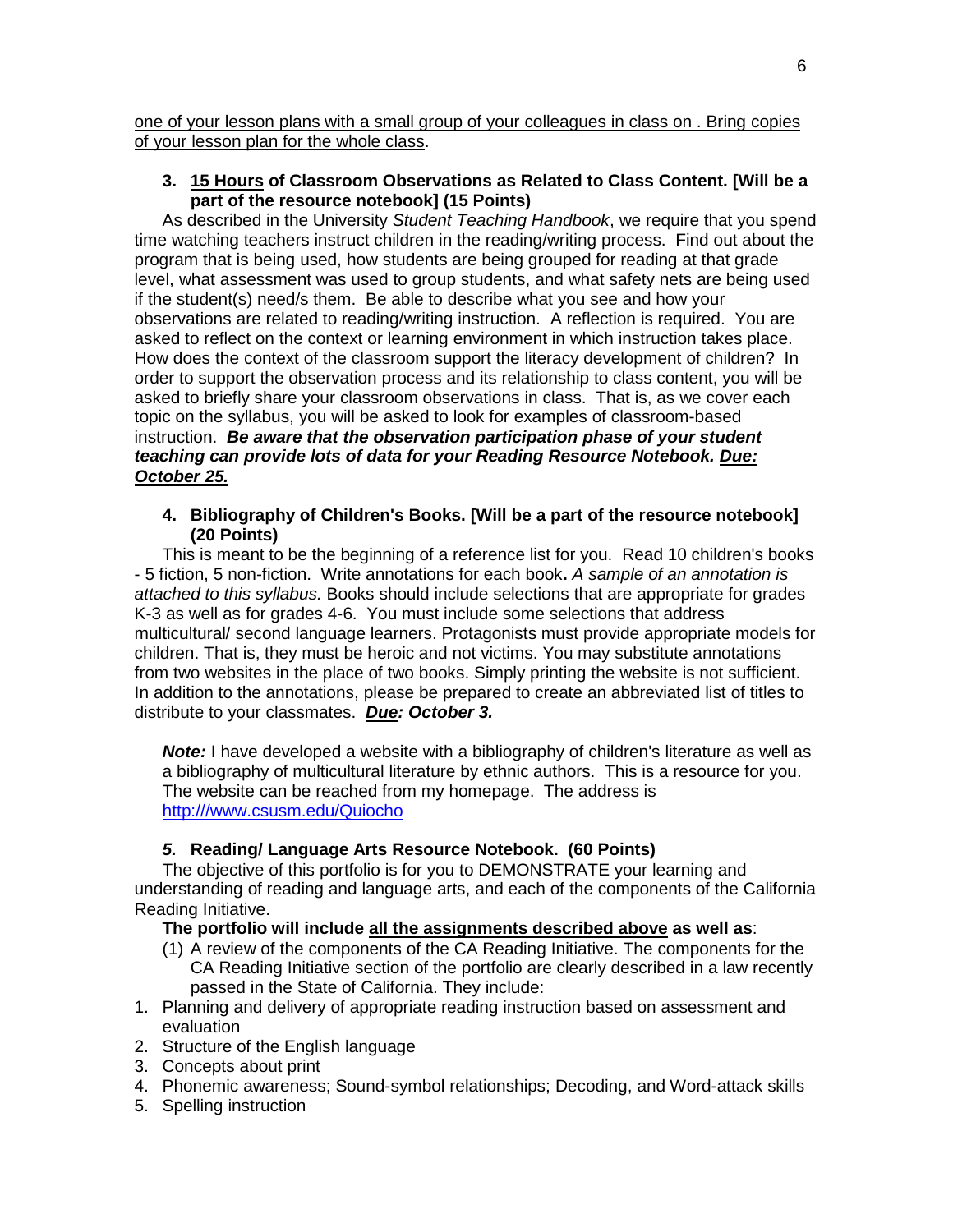#### 6. Vocabulary

- 7. Reading comprehension
- 8. Fluency
- 9. Relationships between reading, writing, and spelling
- 10. Independent selection and reading of good books
- 11. Diagnosis of reading deficiencies
- 12. Research on how children learn to read. Implications this research has for you as a teacher.
- 13. Research on how proficient readers read. Implications this research has for you as a classroom teacher.
	- (2) A statement of your philosophy of the teaching of reading and the concept of balance as you see it now (limited to **one** page); and

(3) Your choice of one successful activity that you used in the classroom (must be related to the teaching of reading and writing).

This notebook will contain samples of your learning and understanding. This will contain examples of your work that demonstrate that you are ready to instruct children in reading, writing, listening and speaking.You may approach the development of your portfolio and present it in a variety of ways. Be creative and thoughtful.

I will give you some ideas of ways to organize your notebook, but feel free to be as creative as possible. Use a variety of graphic and written presentations as best suits your learning style. Therefore, think about **HOW** you will show your learning and understanding. You may include lesson plans and student work that shows how students were taught. You may combine several of the components in ways that make sense for instruction. You may want to include strategies you will use to teach these components. You may even include pictures of students learning a specific strategy as well as your reflection on what was happening, why it worked or didn't work and why that was. There is a web site that will serve as a resource for ideas. Do not print the entire web site. That is not the point of the web site. It can be used as a resource for you. The address is: <http://www.csusm.edu/Quiocho>. Click on **reading instruction portfolio.**

Keep in mind: Find a way to express yourself and your voice. Work with a friend so you can exchange ideas. Don't be afraid to be individualistic yet thorough. Follow the guidelines. **Do not wait until the last minute to do the notebook**. **Due: October 25th**

| Grading:                         | <b>Points:</b> |
|----------------------------------|----------------|
| <b>Student Assessment</b>        | 40             |
| <b>Lesson Plans</b>              | 20             |
| <b>Classroom Observations</b>    | 15             |
| Bibliography of Children's Books | 20             |
| Reading/ Language Arts Notebook  | 60             |
| Attendance                       | 10             |
| Participation                    | 10             |
|                                  |                |

Total 170

| <b>Grading Scale:</b> |                   |
|-----------------------|-------------------|
| $160-170 = A$         | $136 - 139 = B -$ |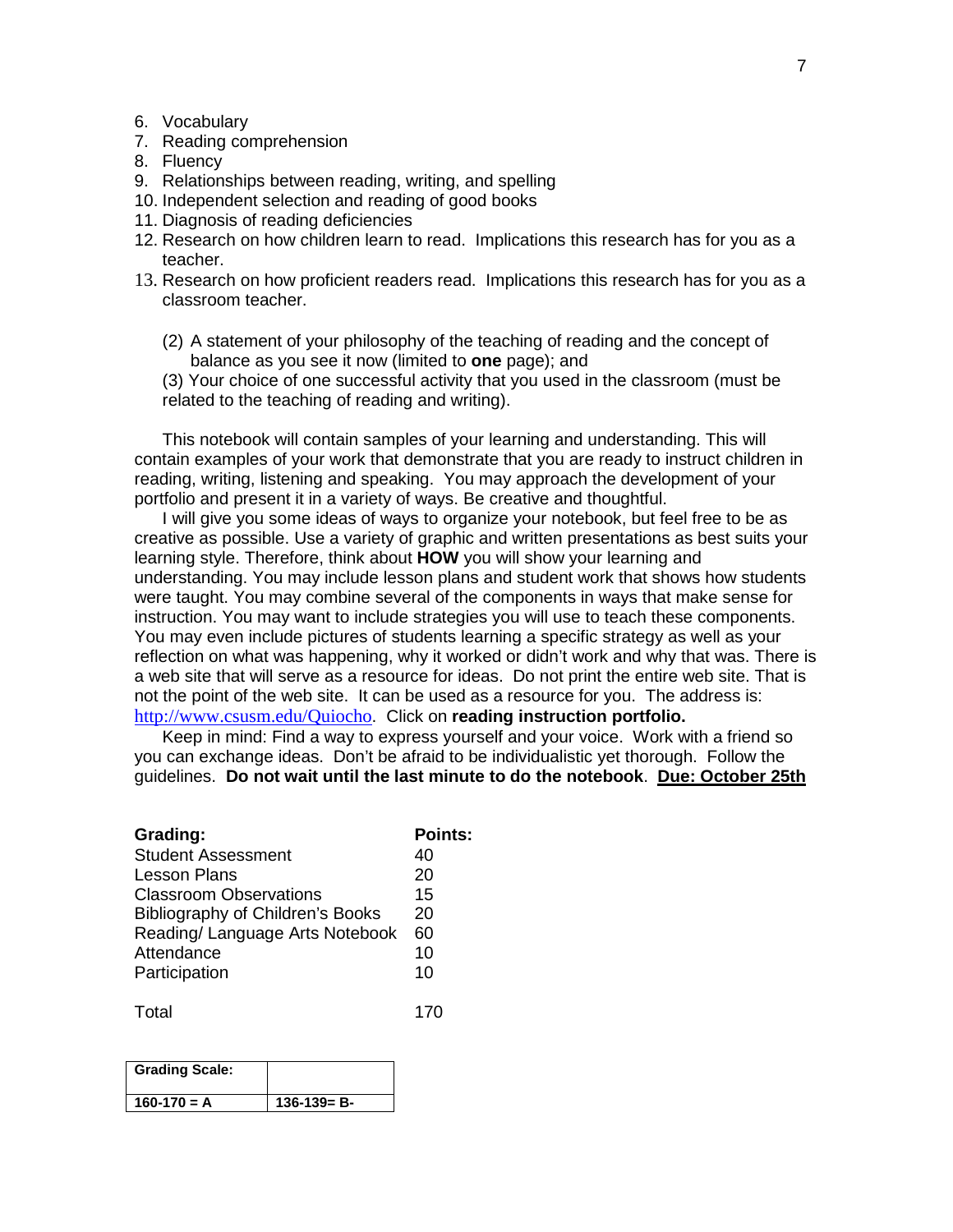| $154 - 159 = A -$ |                                             |
|-------------------|---------------------------------------------|
| $149 - 153 = B +$ |                                             |
| $140 - 148 = B$   | $130-135 = C+$<br>125-129= C<br>120-124= C- |
|                   |                                             |

**Attendance Policy.** There is an attendance policy that has recently been developed for

use in the College of Education. The policy, approved December 19, 1997, reads as follows:<br>follows: Due to the dynamic and interactive nature of courses in the College of Due to the dynamic and interactive nature of courses in the College of *Education, all students are expected to attend all classes and participate actively. At a minimum, students must attend more than 80% of class time, or s/he may not receive a passing grade for the course at the discretion of the instructor. Individual instructors may adopt more stringent attendance requirements. Should the student have extenuating circumstances, s/he should contact the instructor as soon as possible.*

Teacher education is professional preparation, and therefore students are expected to adhere to standards of dependability, promptness, participation, confidentiality, and writing achievement. Consequences for failing to meet these standards are as follows:

\*You must maintain a B average (3.0 GPA), with all grades at a C+ or better, in your teacher education courses at CSUSM to be recommended by this University for a teaching credential from the State of California.

\*If you miss two class sessions or are late (or leave early) for more than three sessions, you cannot receive a grade of A. If you miss three class sessions, you cannot receive a grade of B.

**Important.** It is most important to us that you learn all there is to learn in this class. Please communicate with us if you are experiencing any kind of difficulty in this class.

#### **Materials to assist you.**

We have placed some materials on reserve in the library. There are two binders with many resources in them. One binder has materials related to teaching reading in grades K-3 and the other binder addresses grades 4-8. There are articles as well as strategies. These materials were developed to train teachers in the public schools. They have been approved by the State. Each binder has an overnight limit.

We have also placed some videotapes on reserve for your viewing. Because video materials are sometimes fragile, you may only view them in the library. The videos are short, and if you are interested in viewing classrooms as well as experts reviewing a variety of topics, you will want to watch the videos. Please watch at least two videos in areas where you feel you would like to see classroom practices demonstrated. The videos are not long and the description of each video is on the front of the case. The following videos have been placed on reserve:

- *I Can Read with You: Part 1*
- *I Can Read with You: Part 2*
- *I Know Letters and Sounds*
- *Guided Reading*
- *Phonics and Spelling*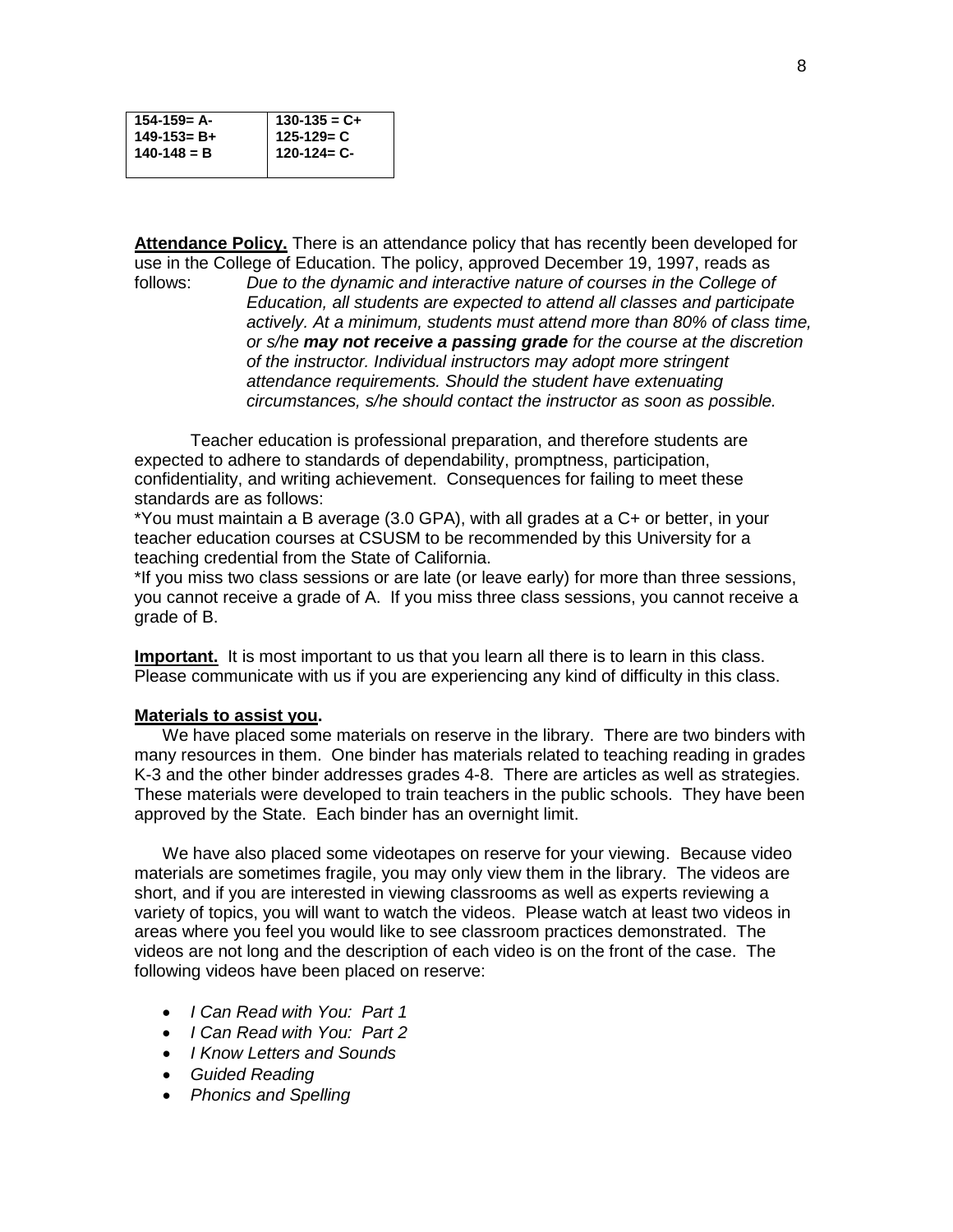- *How Do You Spell It?*
- *Help Me Learn to Read: Part 1*
- *Help Me Learn to Read: Part 2*
- *I Can Read it Myself: Part 2*

# **Class Calendar, Readings & Assignments**

| <b>Session/Date</b> | <b>Topic</b>                        | <b>Readings &amp; Assignments</b>                         |
|---------------------|-------------------------------------|-----------------------------------------------------------|
| Session 1           | Introduction to course              | Videotape: The Reading Process                            |
| August 24           | How children learn to read          | Handout (Tompkins, p.17)                                  |
|                     | The reading process                 |                                                           |
|                     | The CA Reading Initiative           |                                                           |
| Session 2           | Becoming an effective reading/      | Tompkins, chapt. 1                                        |
| August 29           | language arts teacher               | Cary, chapt. 2                                            |
|                     | Building on early literacy learning | Fountas & Pinnell, chapt.2                                |
|                     | (prior knowledge, oral language,    | Reading/Language arts framework                           |
|                     | concepts about print, etc.)         | for CA schools, chapt.2                                   |
|                     | Promoting language experience       |                                                           |
| Session 3           | Informal and formal ways of         | Tompkins, chapt. 12                                       |
| August 31           | assessment                          | Fountas and Pinnell, chapt. 6                             |
|                     | Lesson Plan Workshop                | Teaching Reading, p. 18 - 21                              |
| Session 4           | Authentic assessment of second      | Cary, pp.101-104                                          |
| September 5         | language learners                   | Johns, pp. 3-44                                           |
|                     | Informal Reading Inventory (IRI)    | Fountas and Pinnell, chapt.15                             |
| Session 5           | Phonemic awareness/Phonics          | Video: Doing Words                                        |
| September 7         | instruction                         | Tompkins, chapt. 3 (pp.88-120) and                        |
|                     | Working with emergent readers,      | 10                                                        |
|                     | including second language learners  | Cunningham, chapt. 1 (pp.1-31)                            |
|                     |                                     | Teaching Reading, p. 4-8                                  |
| Session 6           | Letter knowledge                    | Cunningham, chapt. 1 (pp.32-53)                           |
| September 12        | Sight Words                         | and 4                                                     |
|                     | Word knowledge                      | Fountas and Pinnell, chapt. 13                            |
|                     |                                     | Tompkins, chapt. 5 (pp.160-180)                           |
|                     |                                     | <b>Lesson Plans/ Draft due</b>                            |
| Session 7           | Spelling                            | Bridges, chap.5                                           |
| September 14        |                                     | Cunningham, chap.2 and 3<br>Tompkins, chap.3 (pp.110-120) |
|                     |                                     | <b>Student Assessment/Draft due</b>                       |
| Session 8           | <b>Vocabulary Development</b>       | Tompkins, chapt. 5 (pp.180-197)                           |
|                     |                                     | Cunningham, p. 120 - 162                                  |
| September 19        |                                     | Fountas and Pinnell, review chapt.                        |
|                     |                                     | 13 (pp.165-169)                                           |
|                     |                                     | Teaching Reading, p. 8-10                                 |
|                     |                                     | Cary, pp.91-92                                            |
| Session 9           | Selection of appropriate reading    | Fountas and Pinnell, chap.9, 10 and                       |
| September 21        | materials                           | 11                                                        |
|                     |                                     | Handouts (Petterson's                                     |
|                     |                                     | characteristics of texts, and book                        |
|                     |                                     | level equivalence chart)                                  |
| Session 10          | Shared reading                      | Video (TBA)                                               |
| September 26        | Guided reading                      | Cunningham (review chap.1, pp.5-                          |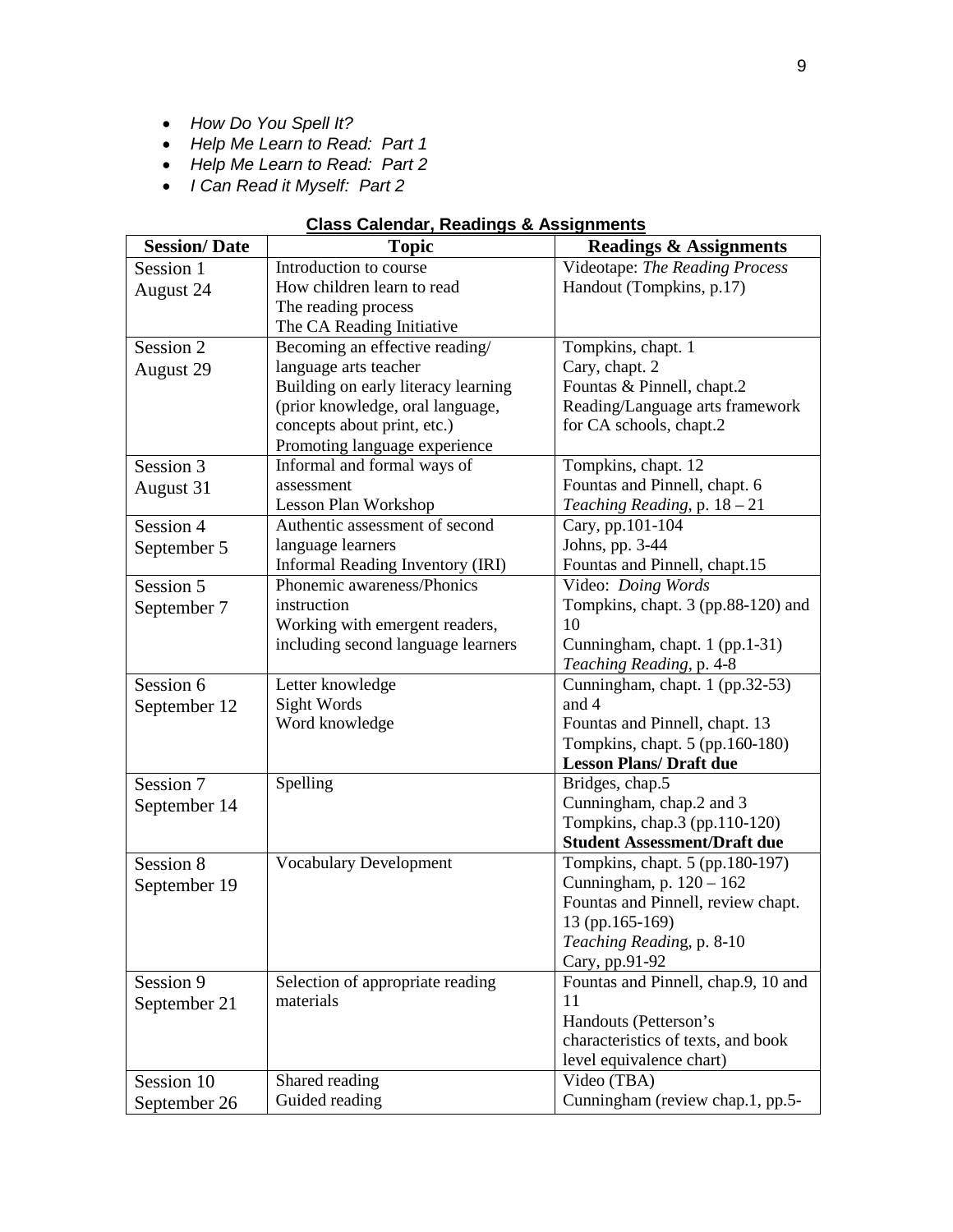|                    |                                        | 13)                                 |
|--------------------|----------------------------------------|-------------------------------------|
|                    |                                        | Fountas and Pinnell, chap. 1, 3 and |
|                    |                                        | 11                                  |
|                    |                                        | Tompkins, chap.7 (pp.255-263)       |
| Session 11         | Addressing standards                   | Reading/Language arts framework     |
| September 28       |                                        | for CA schools, pp.19-21            |
| Session 12         | <b>Independent Reading</b>             | Fountas and Pinnell, chap. 9        |
| October 3          | <b>Literature Focus Units</b>          | Tompkins, chapt. 8                  |
|                    |                                        | <b>Bibliography due</b>             |
| Session 13         | Comprehension                          | Tompkins, chap.4 and 6              |
| October 5          | Study skills                           | Fountas and Pinnell, chap.          |
|                    | Text structure                         |                                     |
|                    | Share lesson plans in small groups     | Lesson plans due (final copy)       |
| Session 14         | The writing process                    | Video (TBA)                         |
| October 10         | Guided writing and interactive writing | Bridges, chap. 1 and 2              |
|                    |                                        | Tompkins, chapt. 7 (pp.263-279)     |
|                    |                                        | Fountas & Pinnell, pp.22-23         |
| Session 15         | Reading and writing across the         | Bridges, chap.6                     |
| October 12         | curriculum                             | Tompkins, chapt. 9 and 11           |
|                    | Reading/writing workshop               | Teaching Reading, p. 10-13          |
|                    |                                        | <b>Final assessment due</b>         |
| Session 16         | Reading and writing in the content     | Moline, chapters 1-5                |
| October 17         | areas                                  |                                     |
| Session 17         | Developing Strategic Readers and       |                                     |
| October 20         | Writers: Four Blocks Model             |                                     |
| $8:00 - 2:00$ P.M. |                                        |                                     |
| Session 18         | Content area reading and second        | Cary, chap.1 and 3                  |
| October 23         | language learners                      | Moline, chapters 6-9                |
| $8:00 - 2:00$ P.M. |                                        |                                     |
| Session 19         | Grouping and management                | Fountas and Pinnell, ch. 4, 5 and 8 |
| October 25         | Working together to develop life-long  | Tompkins, chapt.2                   |
| $8:00 - 2:00$ P.M. | readers and writers                    |                                     |
|                    |                                        | Reading resource notebooks due      |

# **CROSSCULTURAL, LANGUAGE, AND ACADEMIC DEVELOPMENT (CLAD) COMPETENCIES.**

|                                                                                                                          | (CLAD Competencies covered in this course are starred)                                                                      |                                                                             |
|--------------------------------------------------------------------------------------------------------------------------|-----------------------------------------------------------------------------------------------------------------------------|-----------------------------------------------------------------------------|
| TEST <sub>1:</sub><br><b>LANGUAGE STRUCTURE</b><br><b>AND</b><br><b>FIRST- AND SECOND-LANGUAGE</b><br><b>DEVELOPMENT</b> | <b>METHODOLOGY</b><br>TEST 2:<br>OF BILINGUAL, ENGLISH LANGUAGE<br>DEVELOPMENT,<br><b>AND</b><br><b>CONTENT INSTRUCTION</b> | <b>TEST 3:</b><br><b>CULTURE</b><br><b>AND</b><br><b>CULTURAL DIVERSITY</b> |
| I. Language Structure and Use:<br><b>Universals and Differences</b><br>(including the structure of English)              | I. Theories and Methods of Bilingual<br><b>Education</b>                                                                    | I. The Nature of Culture                                                    |
| A. *The sound systems of language<br>(phonology)                                                                         | A. Foundations                                                                                                              | A. Definitions of culture                                                   |
| <b>B.</b> *Word formation (morphology)                                                                                   | <b>B.</b> *Organizational models: What works for<br>whom?                                                                   | <b>B.</b> Perceptions of culture                                            |